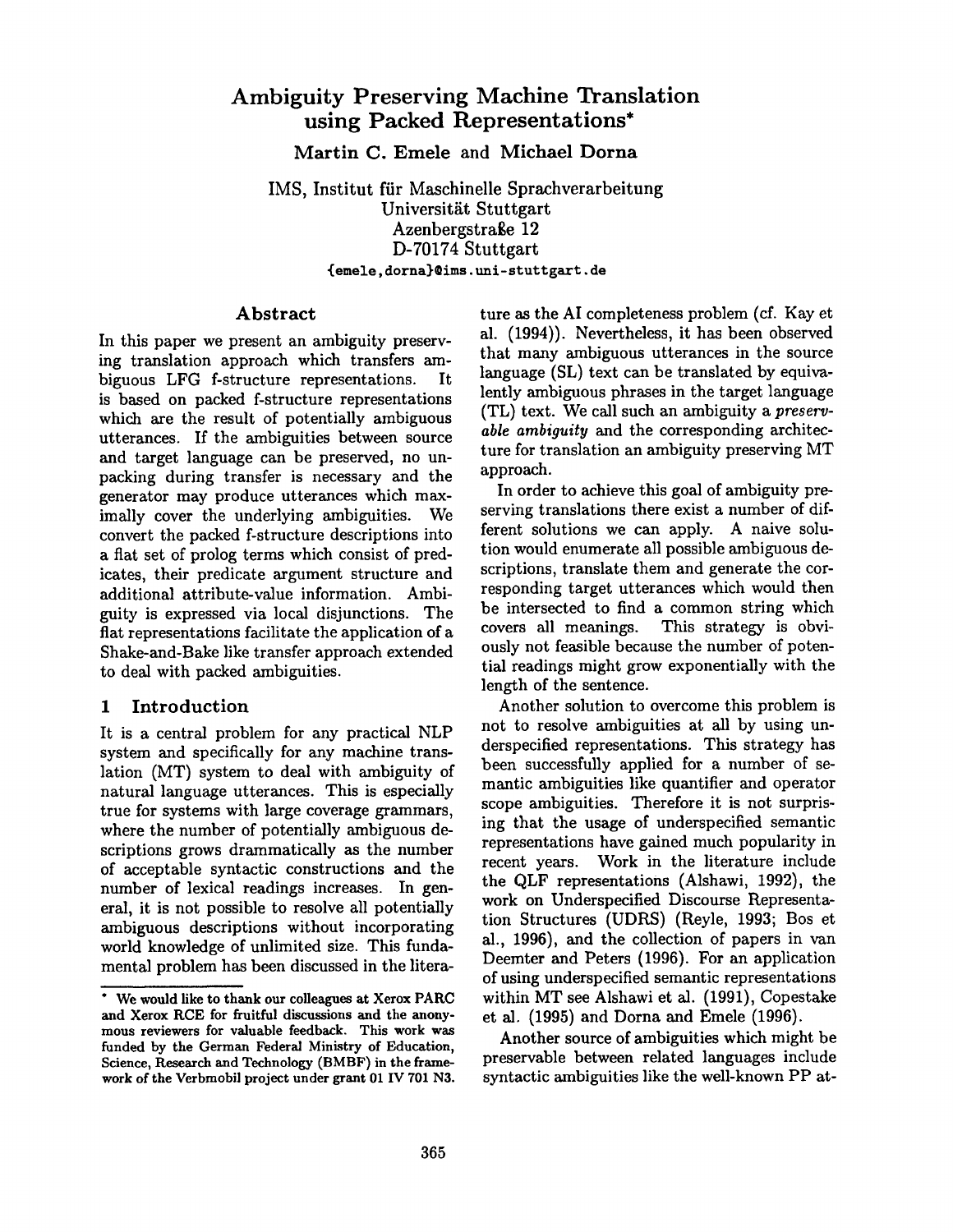tachment ambiguities. There has been growing interest in developing underspecified or so called *packed* respresentations to deal with such syntactic ambiguities (cf. Rich et al. (1987), Seo and Simmons (1989), Bear and Hobbs (1988), Maxwell III and Kaplan (1993), Pinkal (1995), Egg and Lebeth (1995), Schiehlen (1996) and Dörre (1997)).

The key idea of all these representations is to factor common information as much as possible in a parse forest and to represent the attachment ambiguities as local disjunctions without conversion to disjunctive normal form. Such representations avoid the exponential explosion which would result if all possible readings are extracted from the parse forest.

To achieve our overall goal of ambiguity preserving MT it requires not only a parser which is able to produce such packed representations but also a generator which is able to take such a packed representation as input and generate all possible paraphrases without explicitly enumerating all readings. The work in Kay (1996) and the extension to ambiguous input in Shemtov (1996) and Shemtov (1997) describes a chartbased generation process which takes packed representations as input and generates all paraphrases without expanding first into disjunctive normal form.

What needs to be done to realize our envisaged goal is a transfer system which is able to work on these packed translations without unpacking them or only as much as necessary if ambiguities can only partly be preserved in the target language. The rest of this paper is concerned with the extension of a Shake-and-Bake like transfer approach (Whitelock, 1992; Beaven, 1992) or the kind of semantic-based transfer approach as described for example in Dorna and Emele (1996) to cope with local ambiguities.

To explain and illustrate the treatment of local ambiguities we show how an underspecified representation of PP attachment ambiguities can be utilized in a machine translation architecture for providing ambiguity preserving translations. It is illustrated on the basis of LFG f-structure level representations (Kaplan and Bresnan, 1982). However, it could equally well be done on the level of underspecified semantic representations as shown in (Dorna et

al., 1998). The main reason for choosing the fstructure level representation is due to the fact that we could use the Xerox Linguistic Environment (XLE) system (Maxwell III and Kaplan, 1996) for the analysis and generation of English and German utterances. The key argument for using this linguistic workbench is the ability to produce packed representations for ambiguous utterances using techniques described in Maxwell III and Kaplan (1993) and the availability of a generator which generates utterances from f-structure descriptions.

The rest of the paper is structured as follows: first, we show how the hierarchical f-structure representations can be converted into a flat set of Prolog predicates such that the Shake-and-Bake like transfer approach can be applied. Second, we show how PP attachment ambiguities are represented using a packed representation. Then we show how this particular transfer approach can be adopted for dealing with this kind of ambiguous representations.

### **2 Example**

To illustrate the approach we take a simple example which contains a PP attachment ambiguity which can be preserved between German and English and probably between many other related languages as well.

(1) wir treffen die KoUegen in Berlin we meet the colleagues in Berlin

For example the sentence in (1) can either mean (a) that we will have a meeting in Berlin where we will meet our colleagues or (b) that we will meet our colleagues who live in Berlin. Without previous knowledge about the discourse and the specific people involved, it will not be possible to resolve these two meanings. Nevertheless, both the German and the English sentence express exactly the same ambiguity.

There might exist other paraphrases using exactly the same semantic predicates, e.g. the utterances in (2) but they will not be chosen by the generator because they do not cover both readings at the same time. Instead sentence (2a) would be chosen to express the attachment of the prepositional phrase to the verb phrase whereas sentence (2b) would be chosen to express the attachment to the noun phrase 'the colleagues'.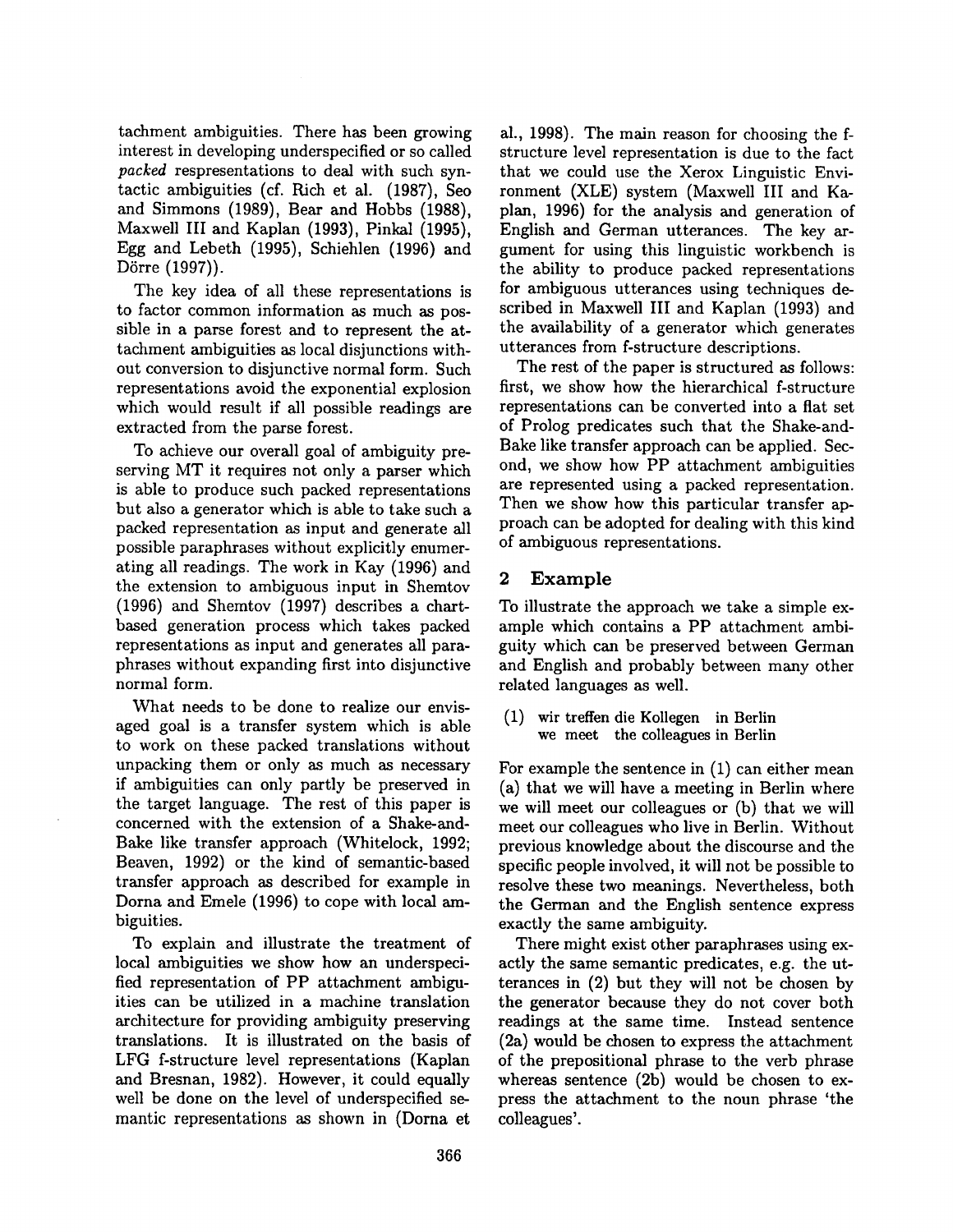- (2) a. In Berlin treffen wir die Kollegen In Berlin meet we the colleagues (In Berlin we will meet the colleagues.)
	- b. wir treffen die Kollegen aus Berlin we meet the colleagues from Berlin (We will meet the colleagues from Berlin.)

In addition, those two maximally discriminating sentences could also be used as an interface for an interactive translation system, e.g. the negotiator approach (Kay, 1997) where the human translator would be asked to distinguish between the two possible readings.

The f-structures in (3) and (4) correspond to the disambiguated attachments as paraphrased in (2a) and (2b) respectively.



#### **3 From F-structures to Term Sets**

F-stuctures encode information in a hierarchical manner by recursively embedding substructures. They provide by nature only outside-in references whereas in transfer frequently inside-out access is necessary. Hence, information access for transformation processes like transfer is not as straightforward as it could be when using flat set representations (Beaven, 1992; Whitelock, 1992). Set representations can be seen as a pool of constraints where co-references between the constraints, i.e. the set elements, are used to encode the same embedding f-structures provide. Therefore, the structural embedding which is, on the one hand, part of f-structures themself is represented, on the other hand, in the interpretation of constraint sets. Furthermore, sets come with very simple test and manipulation

operations such as tests for membership and set union.

In the following we define a correspondence between f-structures and sets of terms. We restrict the f-structures to transfer relevant information such as PREDS, grammatical functions, etc. Feature structure constraints are encoded as relational constraints using Prolog syntax (cf. Johnson (1991)). As examples of such sets of terms see (5) and (6) which corresponds to fstructures (3) and (4), respectively.

```
(5) treffen(1),
    subj (1,2), pro(2), num(2,pl),
    obj(1,3), kollege(3), num(3,pl),
               spec (3, def), 
    adj n (1,4), in (4), 
               obj (4,5) ,Berlin(5) 
(6) treffen(1),
```

$$
subj(1,2), pro(2), num(2,pl),obj(1,3), kollege(3), num(3,pl),spec(3,def),adjn(3,4),in(4),obj(4,5), Berlin(5)
$$

The 2-place relation trans given below translates between f-structures and (sets of) terms. [i] are references to f-structures which are mapped into nodes *i* used in terms.  $\Gamma$  are features,  $\Pi(\ldots)$ describe predicates,  $v$  stands for atomic values, and  $\varphi$  are complex f-structures. Co-occuring parts of f-structures are translated only once.

- 1. (atomic values)  $trans\{\text{if} \Gamma \ v\}, \Gamma(i, v)$
- 2. (predicate values) trans<  $\left[\text{[PRED II]}...\right], \Pi(i)$
- 3. (complex f-structure values)  $trans\{\text{if}\Gamma\text{ }[\overline{q}] \varphi\}$ ,  $\Gamma(i,j) \cup T$ with trans<  $\overline{g}$ l $\varphi$ , T >
- 4. (set values) trans<  $\left[\left[\text{ADJN} \left\{ \frac{[i]}{\varphi_1}, \ldots, \frac{[i]}{\varphi_n} \right\} \right],\right]$  $\texttt{adjn}(i,i_1), \ldots, \texttt{adjn}(i,i_n)$  $\cup$  T<sub>1</sub>  $\cup$  ... $\cup$  T<sub>n</sub> > with trans<  $[i]$   $\varphi_j$ ,  $T_j$  >;  $1 \leq j \leq n$

trans is bidirectional, i.e. we are able to translate between f-structures and terms for using terms as transfer input, process terms in the transfer, and convert the transfer output back to f-structures which are the appropriate generator representations.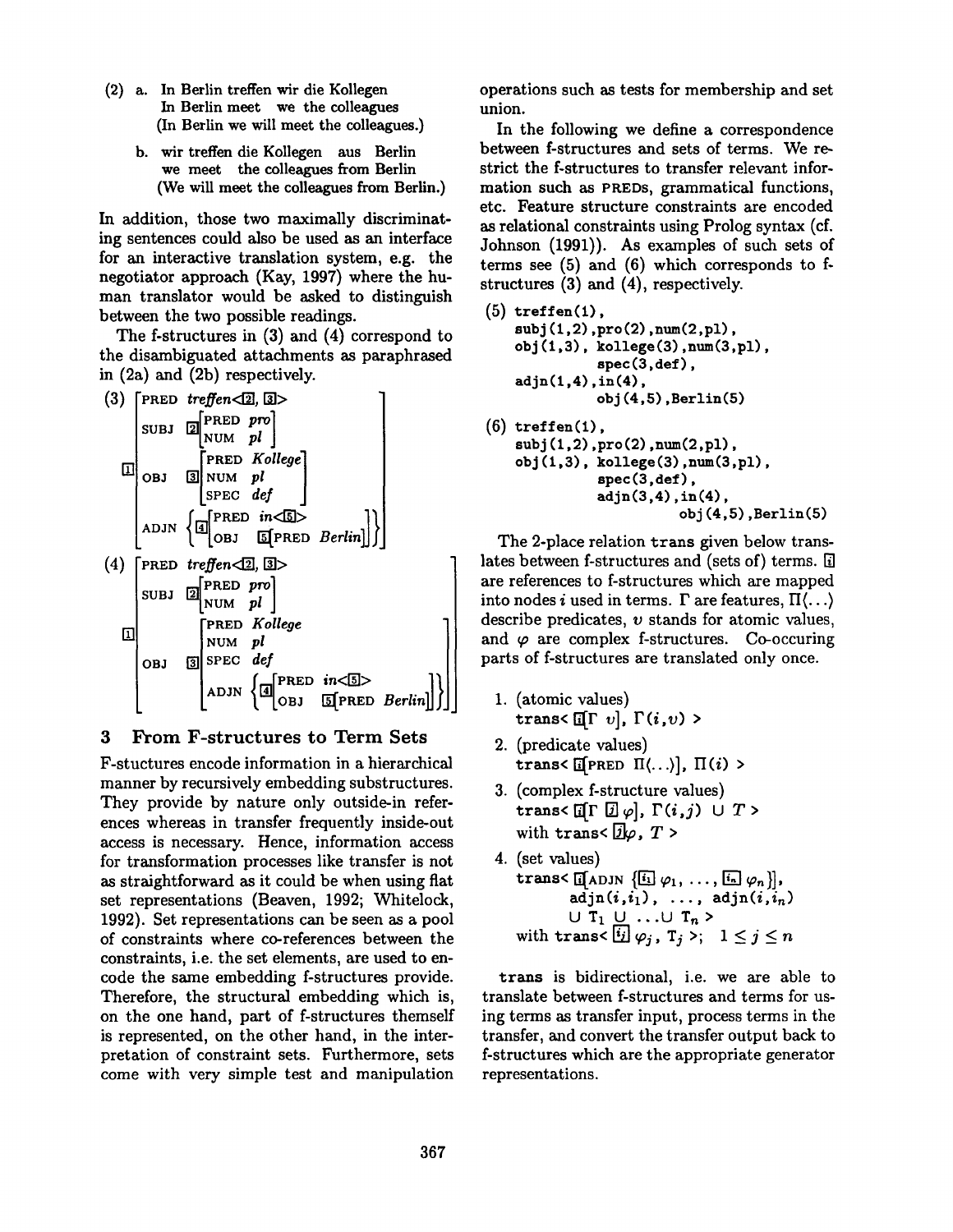#### 4 F-structure Transfer

Transfer works on source language (SL) and target language (TL) sets of terms representing predicates, roles, etc. like the ones shown in (5) and (6). The mapping is encoded in transfer rules as in (7). For a rule to be applied, the set on the SL side must be a matching subset of the SL input set. If this is the case, we remove the covering set from the input and add the set on the other side of the rule to the TL output. Transfer is complete, if the SL set is empty.

\n- (7) a. treffen(E) 
$$
\leftarrow
$$
 > meet(E). b. kollege(X)  $\leftarrow$  > colleague(X). c. Berlin(X)  $\leftarrow$  Berlin(X). d. in(X)  $\leftarrow$  in(X). e. pro(X)  $\leftarrow$  pro(X). f. subj(X,Y)  $\leftarrow$  subj(X,Y). g. obj(X,Y)  $\leftarrow$  obj(X,Y). h. adjn(X,Y)  $\leftarrow$  adjn(X,Y).
\n

The transfer operator  $\langle - \rangle$  is bidirectional. Upper case letters in argument positions are logical variables which will be bound to nodes at runtime. Because of the variable sharings on both sides of a rule we work on the same nodes of a graph. Hence, the overall mechanism can be formalized as a graph rewriting process.

```
(8) a. meet(1).
           subj(1,2), pro(2), num(2,p1)obj(1,3), colleague(3),
                              num (3, pl), spec (3, def), 
           adjn(1,4), in(4)obj (4,5),Berlin (5) 
     b. [PRED \text{ meet} < 2, 3]\begin{bmatrix} \text{SUBJ} & \begin{bmatrix} 2 \end{bmatrix} & \text{PRED} & \text{pro} \end{bmatrix}\begin{array}{cc} \text{NUM} & pl \end{array}[FRED colleague] 
                \begin{bmatrix} \text{ADJN} & \left\{ \boxed{4} \ \text{OBJ} & \boxed{5} \ \text{PRED} & \text{Berkin} \end{bmatrix} \right\},
```
Applying the rule set in (7) to (5), we yield the result in (8a). Using the correspondence between f-structures and term representations it is possible to translate back to the TL f-structure in (8b). This f-structure will be passed on to the generator which will produce the utterance in (2a) as one of the possible paraphrases.

The transfer rules in (7c-h) which are defined as the identity transformation between SL and

TL are actually redundant. They can be replaced via a general metarule which passes on all singleton sets which are not covered by any explicit transfer rule. The same metarule transfers also morpho-syntactic information like number and definiteness.

### **5 Packed Representations**

The following example in (9) provides a packed f-structure respresentation for the German sentence in (1). The ambiguous PP attachment of the 'in' PP is represented via a local disjunction<sup>1</sup>  $(X=1 \vee X=3)$  which binds the external variable X of the adjunct relation to either node I or node 3 representing the VP or NP attachment, respectively.

(9) a. treffen(1), subj (1,2) ,pro (2) ,num(2 ,pl) obj (1,3), kollege(3), num(3,pl), spec (3, def), adjn(X,4) ,in(4) **obj (4,5)** ,Berlin(5), (xffit v xffi3) b. "PRED *treffen<I~l, l~>*  \_\_[PRED pr~] SUBJ IN[NUM *pl*  **[]**  [PRED *gonege]*  I.SFEC [] ADJN [ [OBJ [~][PRED *Berlin*  **m\_-~ v** []=ill

Applying the very same transfer rules in (7) to the input in (9) produces the result in (10) which fully preserves the ambiguity between source and target language.

 $(10)$  meet $(1)$ ,  $subj(1, 2), pro(2), num(2, pl)$ **obj** (1,3), colleague(3),  $num(3, p1)$ ,  $spec(3, def)$ ,  $adjn(X,4), in(4)$ **obj** (4,5) ,Berlin(5),  $(X=1 \vee X=3)$ 

If the generator takes the corresponding fstructure for this packed description as input it will generate (1) repeated in (11) and not any of

<sup>&</sup>lt;sup>1</sup>The notation of using a local disjunction is used only for illustrating purposes. The actual implementation uses contexted contraints as developed and implemented in the XLE system (cf. Maxwell III and Kaplan (1991)).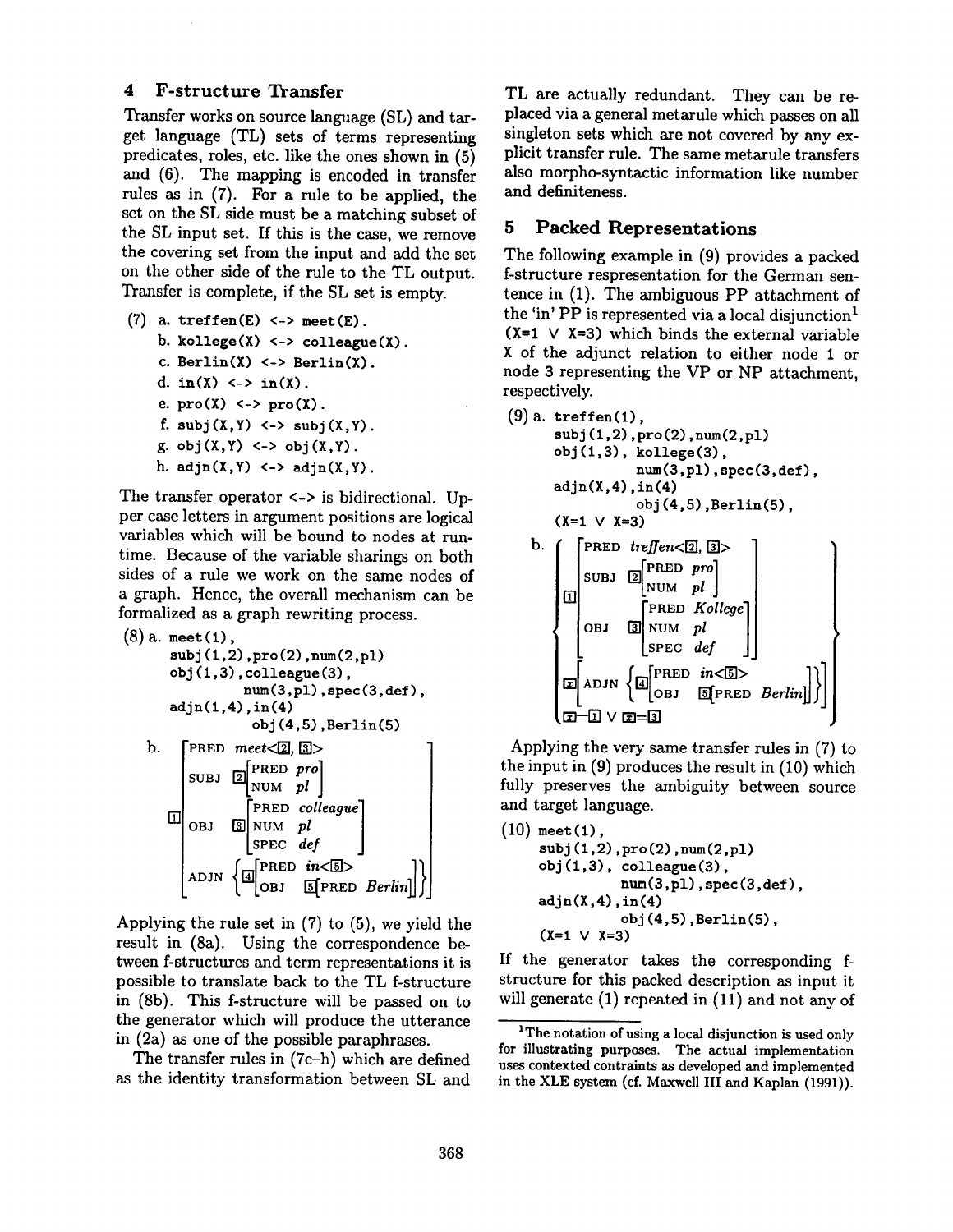the paraphrases in (2) because they would not cover both ambiguities at the same time.

(11) We will meet the colleagues in Berlin.

The local disjunction is not affected by the application of the transfer rule for mapping the adjunct relation to the target language because there is no interaction between the variable x and any other predicate.

# 6 Local Disambiguation

If it is not possible to fully preserve the attachment ambiguities between source and target language, we need to partially disambiguate the relevant ambiguity. For example, this would be the case if we would translate (1) to Japanese. Depending whether we attach to the NP 'the colleagues' or to the VP we have to choose between two different postpositions 'de' (location) vs. 'no' (adnominal modification). The two sentences in (12) show the Japanese translations together with their English glosses.

- (12) a. watashi tachi -ga berurin -de we NOM Berlin LOC dooryoo -to aimasu colleagues COM will meet (In Berlin we will meet the colleagues.)
	- b. watashi tachi -ga berurin -no we NOM Berlin MOD dooryoo -to aimasu colleagues COM will meet (We will meet the colleagues from Berlin.)

The choice of the postposition could be triggered via selectional restrictions in the condition part of the transfer rules. The rules in (13) show two components on their lefthand sides: the part to the right of  $#$  is a test on a copy of the original input. The test matches an adjunct relation where the variable Y is bound to the internal argument. Y is coindexed with the node of the SL preposition 'in'. The variable X is bound to the external argument node where the adjunct is attached. The second element of the test checks the selectional restriction<sup>2</sup> of this attachment.

- (13) a. in(Y)  $\#$  adjn(X,Y), treffen(X) -> de(Y).
	- b.  $in(Y)$  #  $adjn(X,Y)$ , kollege $(X)$  -> no(Y).

The Japanese distinction is parallel to the case where the German preposition 'in' would be translated either with the English preposition 'in' or the preposition 'from' depending which of the two meanings is taken. Hence for ease of exposition we will apply the two equivalent transfer rules in (14) for the translation of the 'in' instead of the equivalent Japanese ones.

 $(14)$  a. in(Y) # adjn(X,Y), treffen(X) -> in(Y). b.  $in(Y)$  #  $adjn(X, Y)$ , kollege $(X)$  -> from (Y).

Since the external argument of the adjunct relation takes part in the local disjunction  $(X=1$  V X=3) the application of transfer rule (14a) triggers a local resolution. This is done by applying the distributive law such that the selectional restriction can be tested. For the first disjunct this yields true whereas it fails for the second disjunct. Rule (14b) is treated in the same way where only the test on the second disjunct can be satisfied. Both results are joined together and are associated with the very same disjunction:  $(X=1, \text{ in (4)} \vee X=3, \text{ from (4)}).$ 

```
(15) a. meet(l), 
        subj(1,2), pro(2), num(2, pl)
        obj (1,3), colleague(3), 
                     hum(3, pl), spec (3, def), 
        adjn(X,4), obj(4,5), Berlin(5),(X=1, in(4) \vee X=3, from(4))b. \int [PRED meet \langle 2, 3 \rangle_{\text{SUBJ}} \boxed{2} PRED pro
                       NUM pl \vert\Box\mathsf{PRED}\;colleague
             OBJ
                    3 NUM plSPEC def
          \pi ADJN \{ 4[OBJ 5[PRED Berlin]] \}\{ \text{I} = 0, \text{I} \text{ (PRED } in < 5) \}(Q=31, Apred from<5)>
```
As a final result we get the packed representation in (15), where the two prepositions are distributed into the local disjunction without converting to disjunctive normal form.

<sup>2</sup>Instead of using explicit predicates **for testing** seleetional **restrictions the** real system uses a sort system. **The test on** explicit predicates is replaced with a **more**  general sortal subsumption test, e.g. sort  $(X) \le$ event vs. sort(X) Sobject.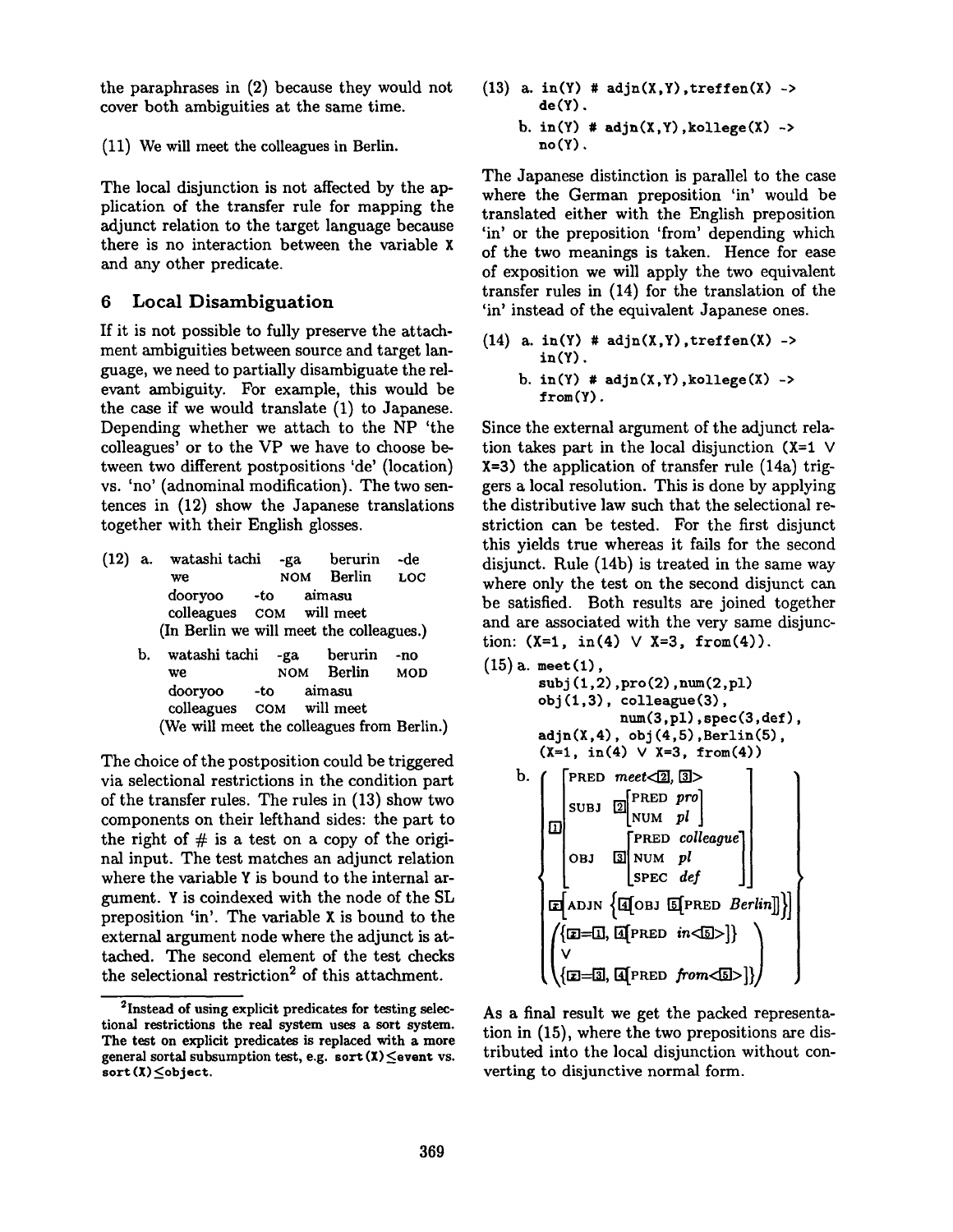The transferred packed representation corresponds to the two possible utterances in (16). It would be left as a task for the (human) negotiator to find out which of the two sentences would be more appropriate in a given context situation. Due to the local nature of the disjunctions they can be handed over to an additional resolution component in order to disambiguate them or if the discourse and world knowledge is not sufficient for disambiguating to leave them as choices for the human translator.

(16) a. we will meet the colleagues in Berlin b. we will meet the colleagues from Berlin

The main advantage of such an approach is that the transfer rules are independent of the fact whether they are applied to packed representations or not. Unpacking is done only locally and as much as necessary. Only the internal processing needs to be adapted in order to keep track which of the local disjuncts are processed. This is done with a simple book-keeping mechanism which keeps track for any individual term to which local disjunct it belongs. Technically, it is done by using the contexted constraints as described in Maxwell III and Kaplan (1991). Hence the whole mechanism can be kept fully transparent for the transfer rule writer and all of the complexity can be dealt with internally in the transfer rule compiler which compiles the external transfer rule format into an executable Prolog program which propagates the necessary variable sharings.

In order to avoid duplicated work while trying to apply all possible transfer rule combinations the transfer system uses an internal chart to store all successful rule applications. Each predicate in the input set gets assigned a unique bit in a bit vector such that it can be checked easily that no predicate is covered more than once while trying to combine different edges in the chart. With this scheme it is also possible to identify the final edges because they are the ones where all bits are set. The overall processing scheme using an agenda and the data structures are very similar to the chart representation as proposed for doing chart-based generation from ambiguous input (cf. Kay (1996) and Shemtov (1996)). The main difference stems from the lack of explicit context-free grammar rules. Instead, in the proposed setup, the left hand sides of transfer rules are interpreted as immediate dominance rules as they are used for describing free word order languages supplemented with a single binary context-free rule which recursively tries to combine all possible subsets of terms for which no explicit transfer rule exists.

# 7 Summary

In this paper we have demonstrated that a Shake-and-Bake inspired MT approach can be applied to flat f-structure respresentations. It has also been shown how such a transfer system can be combined with the treatment of packed ambiguities for the representation of (syntactic) ambiguities to achieve a truly ambiguity preserving translation architecture. Since the particular treatment of syntactic ambiguities is orthogonal to the possiblity of using underspecified semantic representations, the same extension could also be applied for a semantic-based transfer approach on flat representations as advocated for example in Copestake et al. (1995) and Dorna and Emele (1996). The advantage for doing transfer on the level of underspecified semantic representations is the gain of parallelism between source and target language due to the abstraction and underspecification of language specific idiosyncracies which are already dealt with in the linking between syntactic and semantic information. Popular examples are cases of head-switching, category switching and diathesis etc. which disappear on the level of semantic representations (e.g. Dorna et al. (1998)). The discussion of such examples can be found at length in the literature and will therefore not be repeated here.

The proposed transfer architecture is currently being implemented as an extension to an experimental transfer MT system which is fully integrated and interfaced with the XLE system for doing parsing and generation. The application domain comprises the translation of instruction manuals.

### References

Hiyan Alshawi, David M. Carter, Björn Gambäck, and Manny Rayner. 1991. Translation by Quasi Logical Form Transfer. In *Proceedings of the 29th Annual Meeting of the Association for Computational Linguistics (ACL'91),* pages 161-168, Berkeley, CA.